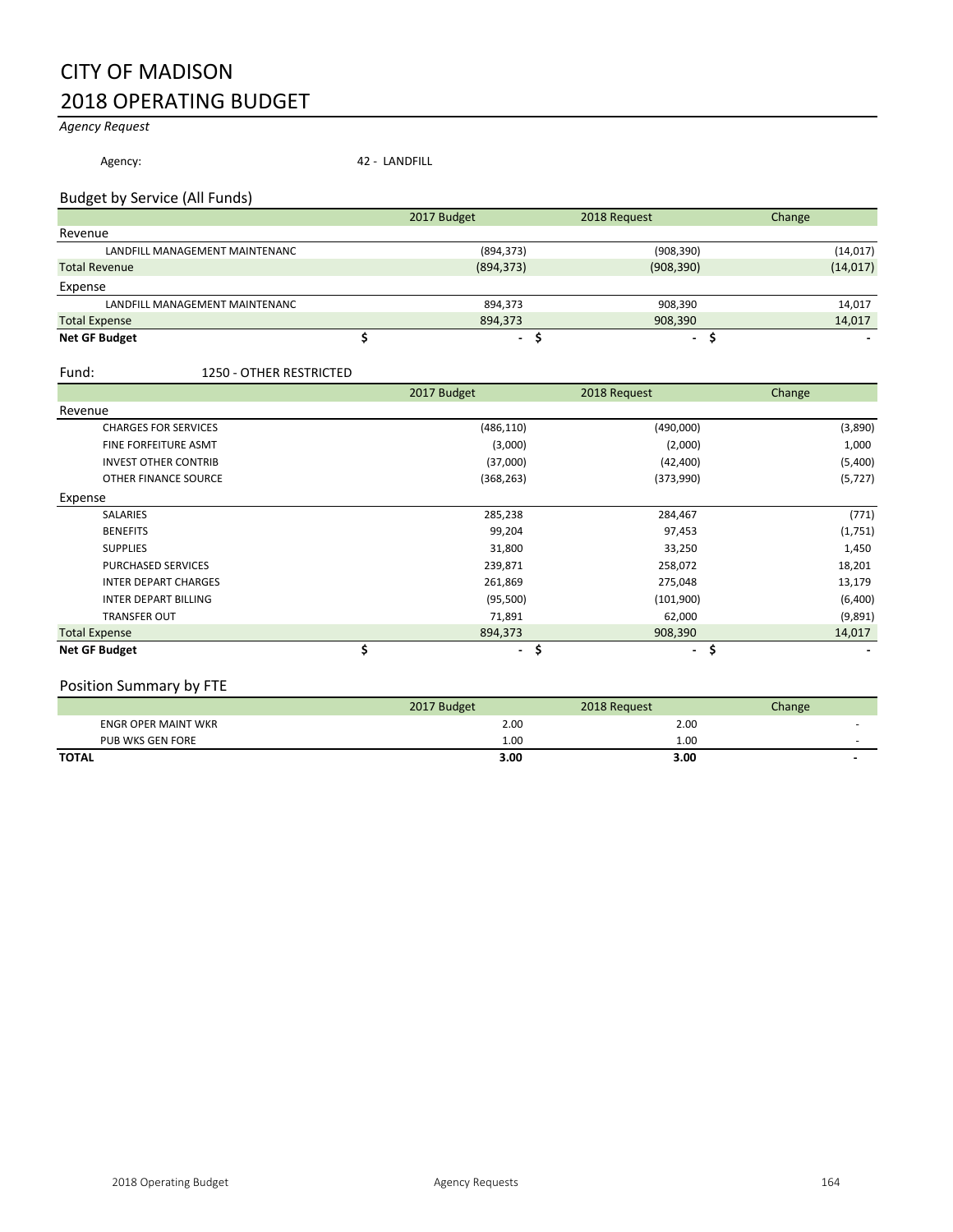

Department of Public Works **Engineering Division** Robert F. Phillips, P.E., City Engineer

City-County Building, Room 115 210 Martin Luther King, Jr. Boulevard Madison, Wisconsin 53703 Phone: (608) 266-4751 Fax: (608) 264-9275 [engineering@cityofmadison.com](mailto:engineering@cityofmadison.com) [www.cityofmadison.com/engineering](http://www.cityofmadison.com/engineering)

**Assistant City Engineer** Michael R. Dailey, P.E.

**Principal Engineer 2** Gregory T. Fries, P.E. Christopher J. Petykowski, P.E.

**Principal Engineer 1** Christina M. Bachmann, P.E. Eric L. Dundee, P.E. John S. Fahrney, P.E.

**Facilities & Sustainability** Jeanne E. Hoffman, Manager

**Operations Manager** Kathleen M. Cryan

**Mapping Section Manager** Eric T. Pederson, P.S.

> **Financial Manager** Steven B. Danner-Rivers

To: Dave Schmiedicke, Finance Director

From: Robert F. Phillips, City Engineer

Subject: Engineering Division's 2018 Landfills Budget

The Engineering Division is please to submit our 2018 operating budget for Landfills, an agency funded through the Landfill remediation fee.

July 12, 2017

The primary objective of the City of Madison's landfill group is to protect public safety and the environment. This is done primarily by minimizing the migration of gas and contaminated water from the landfill sites. The Landfills Group also maintains usable green space.

In addition to the routine activities associated with maintaining the City's five closed landfills, specific 2018 initiatives include piloting the Stormwater Utility's alternative vegetative maintenance program at landfills as is feasible. This initiative promotes the growth of pollinator friendly habitat and control of noxious weeds and invasive species. Work is performed by Operation Fresh Start (OFS) trainees. In addition to the direct benefits of this program, the partnership with OFS has provided Engineering an opportunity to expand its recruitment efforts for new hires and provided a more diverse pool of candidates. In 2017 Engineering hired two former OFS trainees to perform landscape maintenance of City medians and facilities.

The landfill fund has a high reserve balance due in part to past insurance settlements. The reserve balance will once again fund a portion of the operating budget. As a result, the Landfill Remediation Fee is not expected to increase in 2018.

Sincerely,

Robert F. Phillips, P.E. City Engineer

RFP: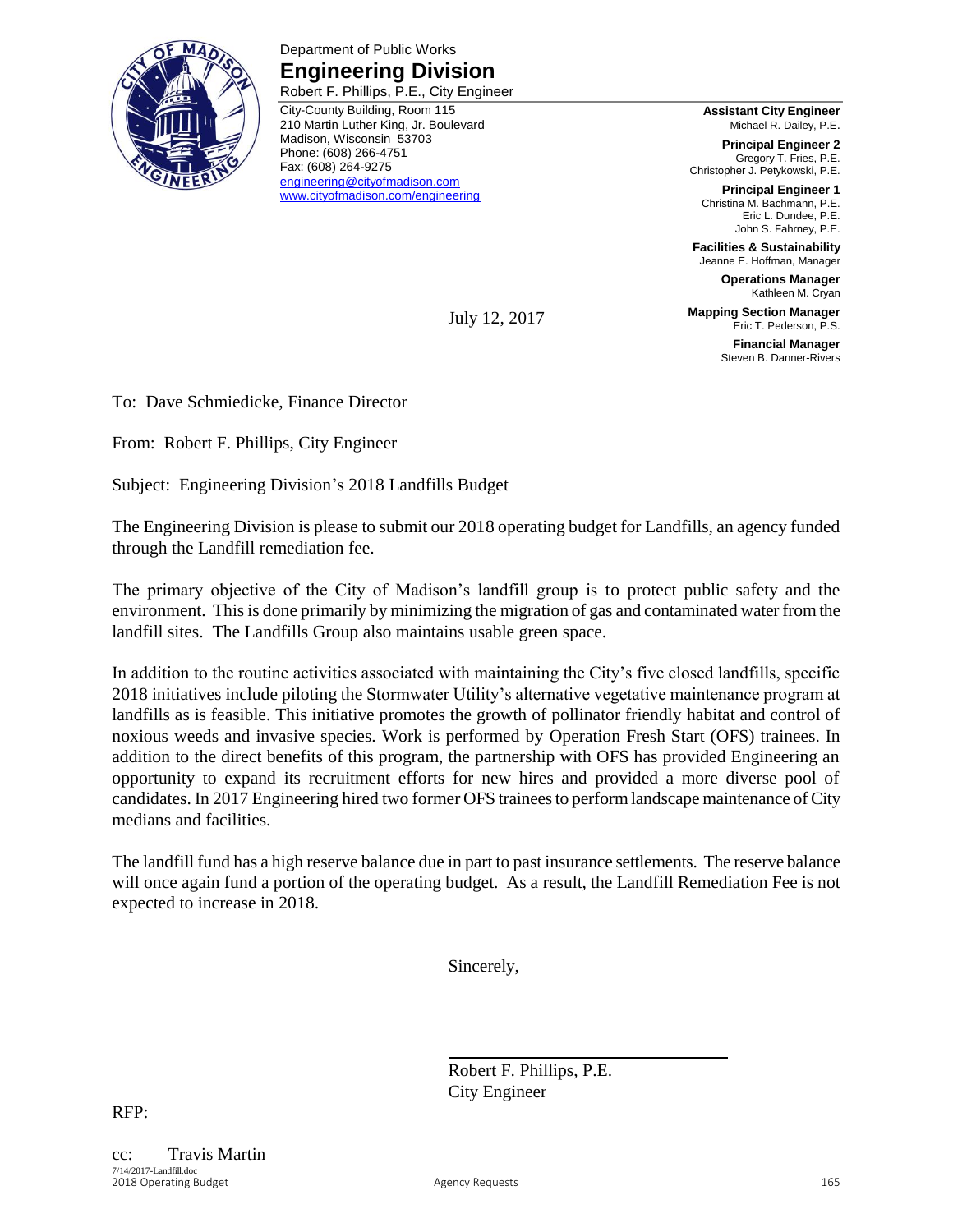# 2018 Operating Budget: Service Proposals

### **SERVICE IDENTIFYING INFORMATION**

SELECT YOUR AGENCY:

Landfill

SELECT YOUR AGENCY'S SERVICE:

Landfill Management Maintenance

SERVICE DESCRIPTION:

This service manages the five closed landfills overseen by the City. The goal of this service is to eliminate the migration of landfill contamination and gas to maintain a clean environment.

#### **SERVICE GOALS**

What community need does the service address?

Control landfill gas and contaminated water migration to protect public safety and the environment.

Who are the recipients of the service?

- Residents
- **•** Businesses and their employees and customers
- Visitors to our City

What outcomes will be produced at the proposed funding level?

- Comply with regulatory requirements.
- Control and eliminate landfill gas and contaminated water migration.
- Respond to system outages and gas migrations within allotted timeframes.
- Reduce inconvenience and damage by responsibly handling service interruptions.
- Protect municipal investment by increasing the useful life and capacities of the system and parts.
- Use operating funds efficiently.
- Perform all activities safely and avoid injury.

What strategies are planned for 2018 to advance the stated outcomes?